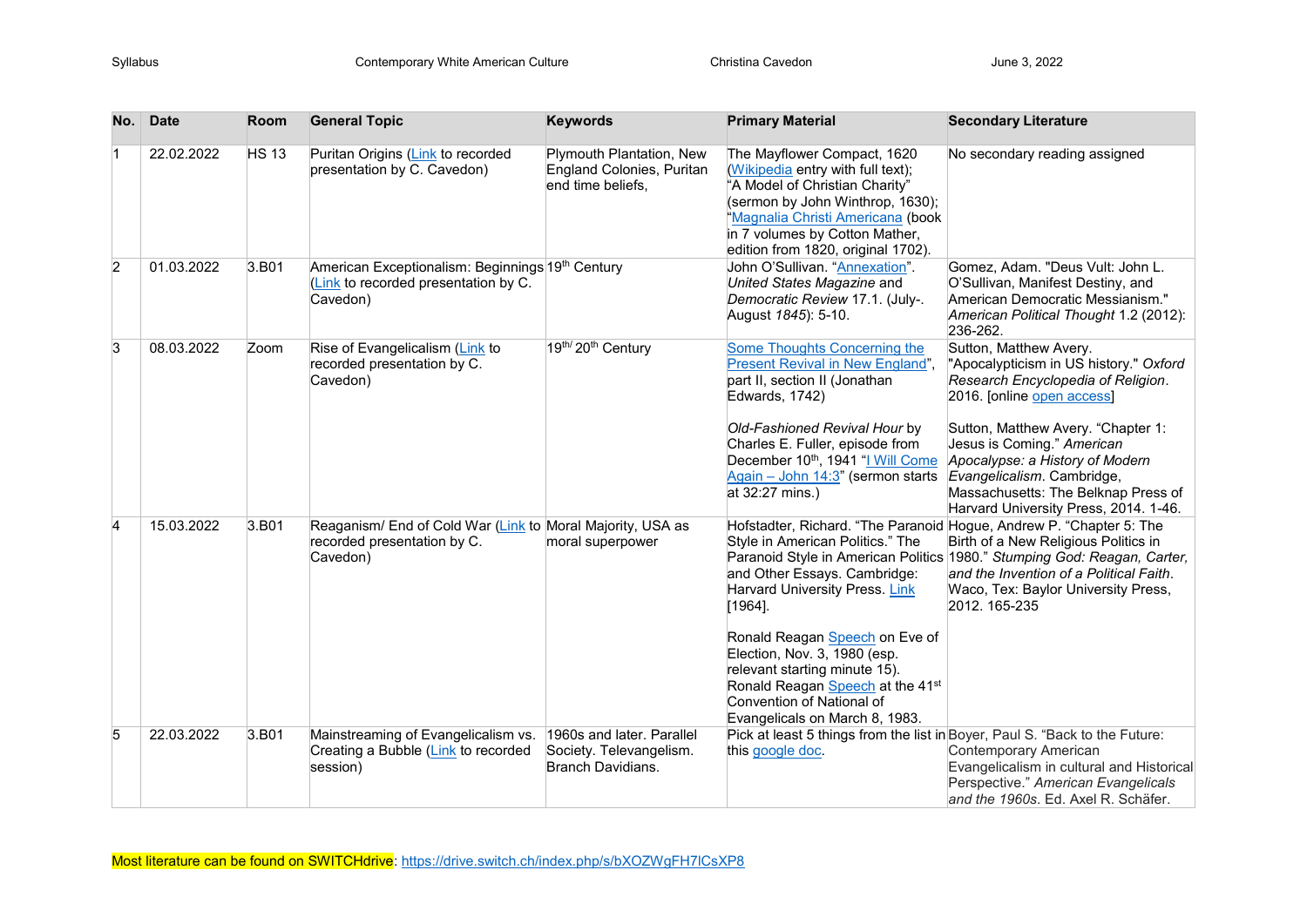|   |            |       |                                                       |                                                                                                                                                                               |                                                                                                                                                                                            | Madison: The University of Wisconsin<br>Press, 2013.<br>Goff, Philip. "Religion and Popular<br>Culture". The Columbia Guide to<br>Religion in American History, edited by<br>Paul Harvey and Edward J. Blum, New<br>York Chichester, West Sussex:<br>Columbia University Press, 2012, pp.                                                                                                                                                                                     |
|---|------------|-------|-------------------------------------------------------|-------------------------------------------------------------------------------------------------------------------------------------------------------------------------------|--------------------------------------------------------------------------------------------------------------------------------------------------------------------------------------------|-------------------------------------------------------------------------------------------------------------------------------------------------------------------------------------------------------------------------------------------------------------------------------------------------------------------------------------------------------------------------------------------------------------------------------------------------------------------------------|
| 6 | 29.03.2022 | 3.B01 | American Exceptionalism II (Link to                   | America's Rise to Global                                                                                                                                                      | Roberts, Priscilla. "Henry R. Luce:                                                                                                                                                        | 295-308.<br>Hodgson, Godfrey. "Chapter 4: From                                                                                                                                                                                                                                                                                                                                                                                                                                |
|   |            |       | recorded session)                                     | Superpower<br>Patriotism as American Civil Conflict Through Primary<br>Religion in 20 <sup>th</sup> Century                                                                   | 'The American Century,' February<br>1941." The Cold War: Interpreting<br>Documents: 1917-1957 2019: 88-<br>92.                                                                             | Liberal Consensus to Conservative<br>Ascendancy." The Myth of American<br>Exceptionalism. New Haven: Yale<br>University Press, 2009. 99-127.<br>Magee, Malcolm. "Woodrow Wilson,<br>Wilsonianism, and the Ideals of Faith."<br>The Review of Faith & International<br>Affairs 9.4 (2011): 29-38.                                                                                                                                                                              |
| 7 | 05.04.2022 | 3.B01 | Left Behind Book Series (Link to<br>recorded session) | Rapture Culture and<br>American Exceptionalism                                                                                                                                | Left Behind Movie from 2014 with<br>Nicolas Cage.                                                                                                                                          | Hendershot, Heather. Chapter 6:<br>Praying for the End of the World: The<br>Past, Present, and Future of Christian<br>Apocalyptic Media." Shaking the World<br>for Jesus: Media and Conservative<br>Evangelical Culture. Chicago:<br>University of Chicago Press, 2004. 176-<br>209.<br>Chapman, Jennie. "Synopses." Plotting<br>Apocalypse: Reading, Agency, and<br>Identity in the Left Behind Series.<br>Jackson, Miss: University Press of<br>Mississippi, 2013. 183-207. |
| 8 | 12.04.2022 | 3.B01 | 9/11 (Link to recorded session)                       | Project for a New American<br>Century, the Christian Right Project for a New American<br>and the Bush Administration, Century, 1997.<br>War on Terror, Consumer<br>Patriotism | <b>Statement of Principles of the</b><br>TV Address to Nation by George<br>W. Bush, Sept. 11, 2001.<br>Address by George W. Bush to<br>Joint Session of Congress and<br>Nation, 9/20/2001. | Pease, Donald E. "Ch. 5: From Virgin<br>Land to Ground Zero," The New<br>American Exceptionalism. Minneapolis:<br>University of Minnesota Press, 2009.<br>153-179.                                                                                                                                                                                                                                                                                                            |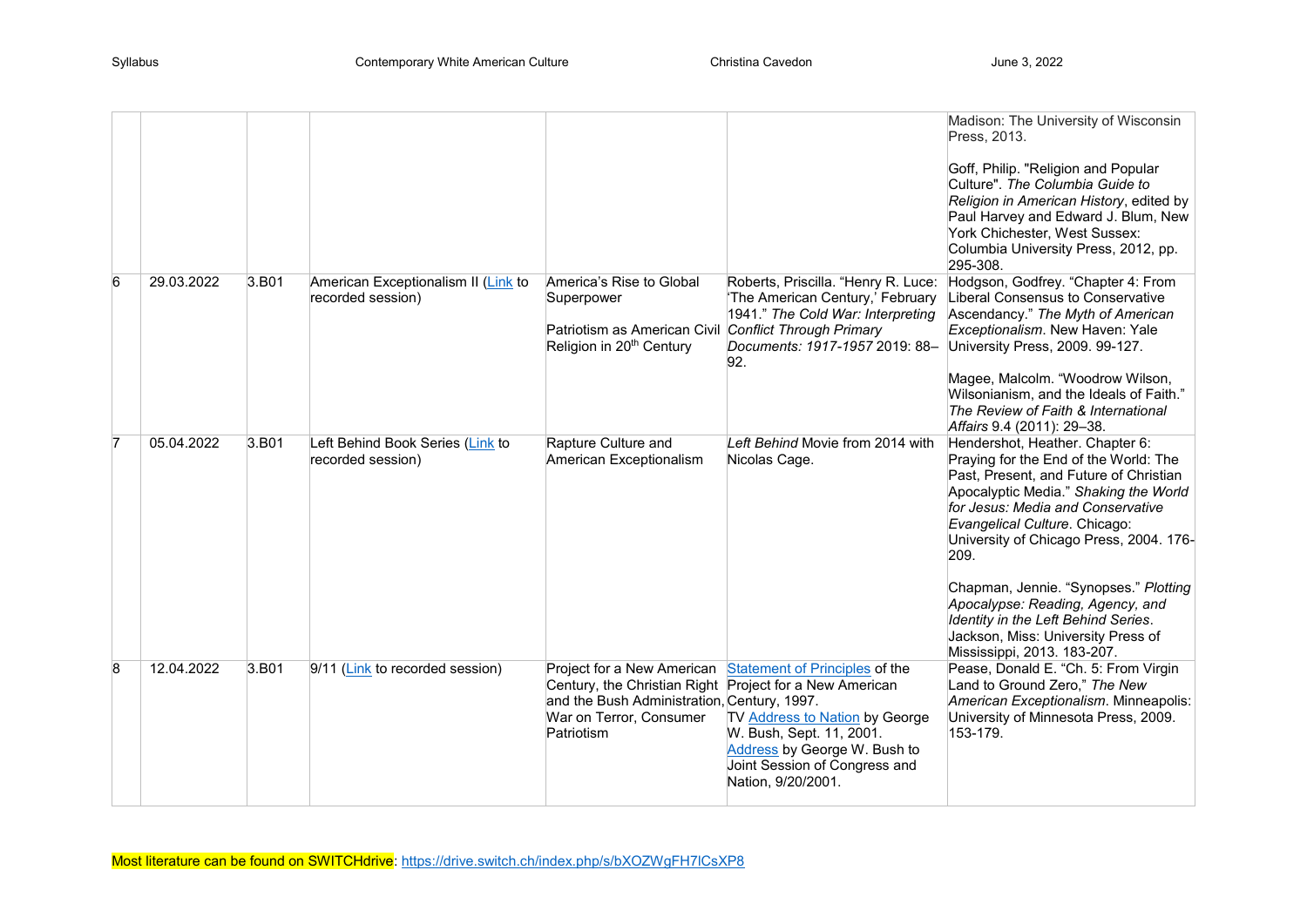|              |            |       |                                                                                                |                                                                                  | Song by Daryll Worley "Have you<br>Forgotten?"                                                                                                                                                                                                          |                                                                                                                                                                                                                                                                                                                                                                                                                                                                                                                                                                                                  |
|--------------|------------|-------|------------------------------------------------------------------------------------------------|----------------------------------------------------------------------------------|---------------------------------------------------------------------------------------------------------------------------------------------------------------------------------------------------------------------------------------------------------|--------------------------------------------------------------------------------------------------------------------------------------------------------------------------------------------------------------------------------------------------------------------------------------------------------------------------------------------------------------------------------------------------------------------------------------------------------------------------------------------------------------------------------------------------------------------------------------------------|
|              |            |       |                                                                                                |                                                                                  | Song by Alan Jackson "Where<br>Were You (when the World<br>Stopped Turning)?"                                                                                                                                                                           |                                                                                                                                                                                                                                                                                                                                                                                                                                                                                                                                                                                                  |
| 9            | 26.04.2022 | 3.B01 | The Obama Years: Uniting<br>Conservative Culture (Link to<br>recorded session)                 | The Rise of Fox News, The<br>Tea Party Movement.                                 | Series of interviews by Katie Couric Skocpol, Theda, and Vanessa<br>of Sarah Palin (video with<br>highlights)<br>Video on Tea Party Movement by<br>Brooking Institution, 9/23/2011.                                                                     | Williamson. The Tea Party and the<br>Remaking of Republican Conservatism.<br>Oxford University Press, 2016.<br>Chapters 2 and 4.                                                                                                                                                                                                                                                                                                                                                                                                                                                                 |
| 10           | 03.05.2022 | 3.B01 | Trumpism (Link to recorded session) Prosperity Gospel and                                      | Changes in American<br>Politics.                                                 | Trump campaign speech at Dordt<br>College, Jan. 23, 2016<br>(concentrate on 41:50 to 1:26:40).<br><b>Excerpts of Trump Inauguration</b><br>(watch Invocation by Paula White<br>[1:16:45] and Trump's Inaugural<br>Speech [1:37:50])                     | Haynes, Jeffrey. "Introduction." Trump<br>and the Politics of Neo-Nationalism: the<br><b>Christian Right and Secular</b><br>Nationalism in America London:<br>Routledge, 2021. 1-18.<br>Marti, Gerardo. "Chapter 1: The<br>Unexpected President." American<br>Blindspot. Race, Class, Religion and<br>the Trump Presidency. Lanham (MD):<br>Rowman & Littlefield, 2020. 1-23.<br>Scott Smith, Gary, ed. "The Prosperity<br>Gospel." American Religious History.<br>Belief and Society Through Time.<br>Volume 3: World War II to the Present.<br>Santa Barbara (CA): ABC-CLIO, 2021.<br>263-265. |
| 11           | 10.05.2022 |       | Hörsaal 2 MAGA Conspiracies I: QAnon (Link to Global cabal, anti-science,<br>recorded session) | anti-elitist                                                                     | NeonRevolt. "Chapter 1: Nothing<br>Will Stop What is Coming."<br>Revolution Q: The Story of QAnon<br>and the Second American<br>Revolution. Salterrae Publishing<br>Co. LLC, 2019.<br>Trump Press Conference August<br>19, 2020. [Question about QAnon: | Berkowitz, Reed. "QAnon resembles<br>the games I design. But for believers,<br>there is no winning." The Washington<br>Post, May 11, 2021.                                                                                                                                                                                                                                                                                                                                                                                                                                                       |
| $ 12\rangle$ | 17.05.2022 | 3.B01 | MAGA Conspiracies II: Covid Politics Anti-science tradition of<br>(Link to recorded session)   | Trump Republicans; Vaccine videos compiled online.<br>as "The Mark of the Beast" | $1:59:40 - 2:02:40$                                                                                                                                                                                                                                     | Watch at least one hour in total of McLaren, Peter. "Religious nationalism<br>and the coronavirus pandemic: Soul-<br>sucking evangelicals and branch                                                                                                                                                                                                                                                                                                                                                                                                                                             |